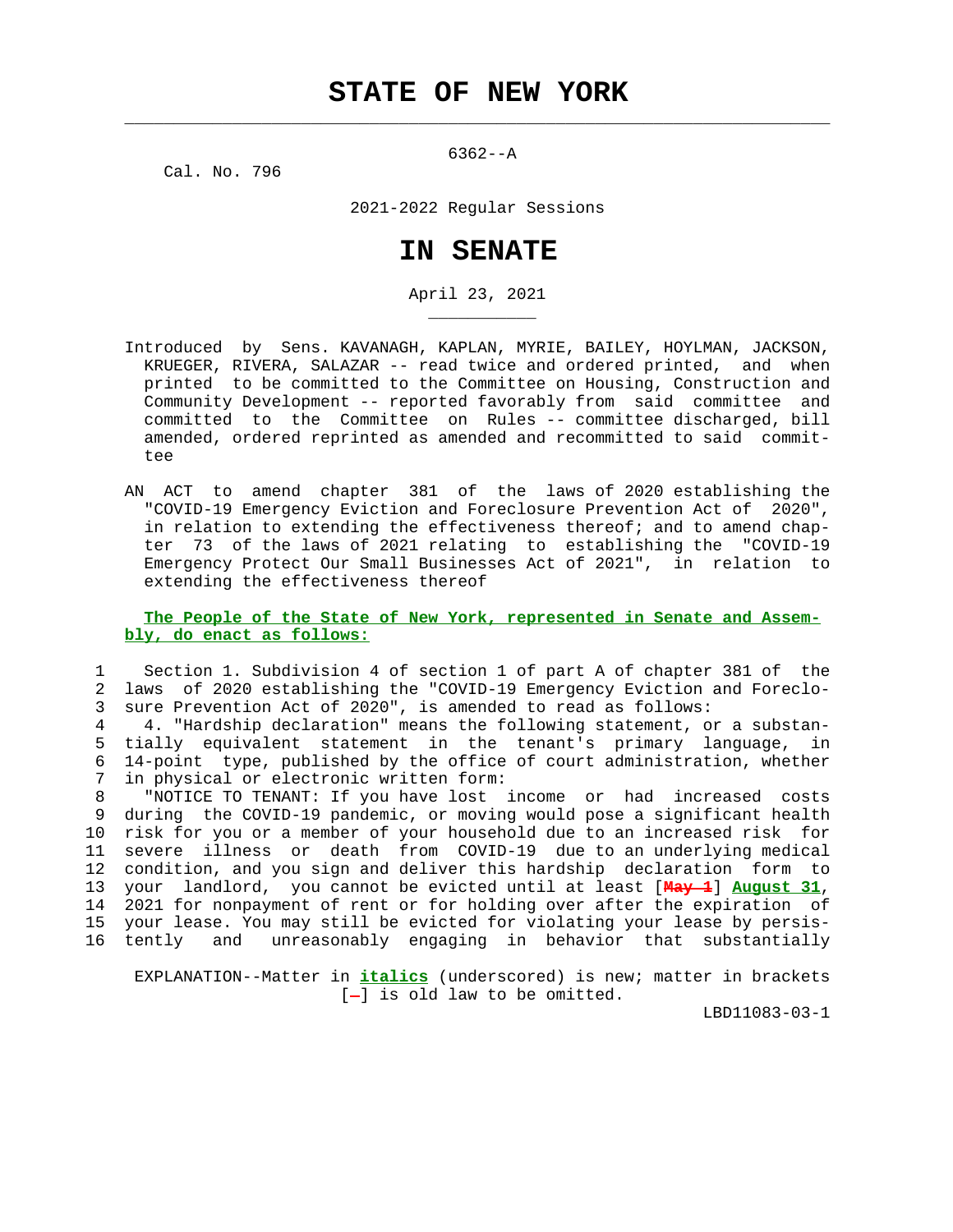1 infringes on the use and enjoyment of other tenants or occupants or 2 causes a substantial safety hazard to others.

 3 If your landlord has provided you with this form, your landlord must 4 also provide you with a mailing address and e-mail address to which you 5 can return this form. If your landlord has already started an eviction 6 proceeding against you, you can return this form to either your land- 7 lord, the court, or both at any time. You should keep a copy or picture 8 of the signed form for your records. You will still owe any unpaid rent 9 to your landlord. You should also keep careful track of what you have 10 paid and any amount you still owe.

 11 For more information about legal resources that may be available to 12 you, go to www.nycourts.gov/evictions/nyc/ or call 718-557-1379 if you 13 live in New York City or go to www.nycourts.gov/evictions/outside-nyc/ 14 or call a local bar association or legal services provider if you live 15 outside of New York City. Rent relief may be available to you, and you 16 should contact your local housing assistance office.

17 TENANT'S DECLARATION OF HARDSHIP DURING THE COVID-19 PANDEMIC

 18 I am a tenant, lawful occupant, or other person responsible for paying 19 rent, use and occupancy, or any other financial obligation under a lease 20 or tenancy agreement at (address of dwelling unit).

 21 YOU MUST INDICATE BELOW YOUR QUALIFICATION FOR EVICTION PROTECTION BY 22 SELECTING OPTION "A" OR "B", OR BOTH.

 23 A. ( ) I am experiencing financial hardship, and I am unable to pay my 24 rent or other financial obligations under the lease in full or obtain 25 alternative suitable permanent housing because of one or more of the 26 following:

27 1. Significant loss of household income during the COVID-19 pandemic.

 28 2. Increase in necessary out-of-pocket expenses related to performing 29 essential work or related to health impacts during the COVID-19 pandem- 30 ic.

 31 3. Childcare responsibilities or responsibilities to care for an 32 elderly, disabled, or sick family member during the COVID-19 pandemic 33 have negatively affected my ability or the ability of someone in my 34 household to obtain meaningful employment or earn income or increased my 35 necessary out-of-pocket expenses.

 36 4. Moving expenses and difficulty I have securing alternative housing 37 make it a hardship for me to relocate to another residence during the 38 COVID-19 pandemic.

 39 5. Other circumstances related to the COVID-19 pandemic have negative- 40 ly affected my ability to obtain meaningful employment or earn income or 41 have significantly reduced my household income or significantly 42 increased my expenses.

 43 To the extent that I have lost household income or had increased 44 expenses, any public assistance, including unemployment insurance, 45 pandemic unemployment assistance, disability insurance, or paid family 46 leave, that I have received since the start of the COVID-19 pandemic 47 does not fully make up for my loss of household income or increased 48 expenses.

 49 B. ( ) Vacating the premises and moving into new permanent housing would 50 pose a significant health risk because I or one or more members of my 51 household have an increased risk for severe illness or death from 52 COVID-19 due to being over the age of sixty-five, having a disability or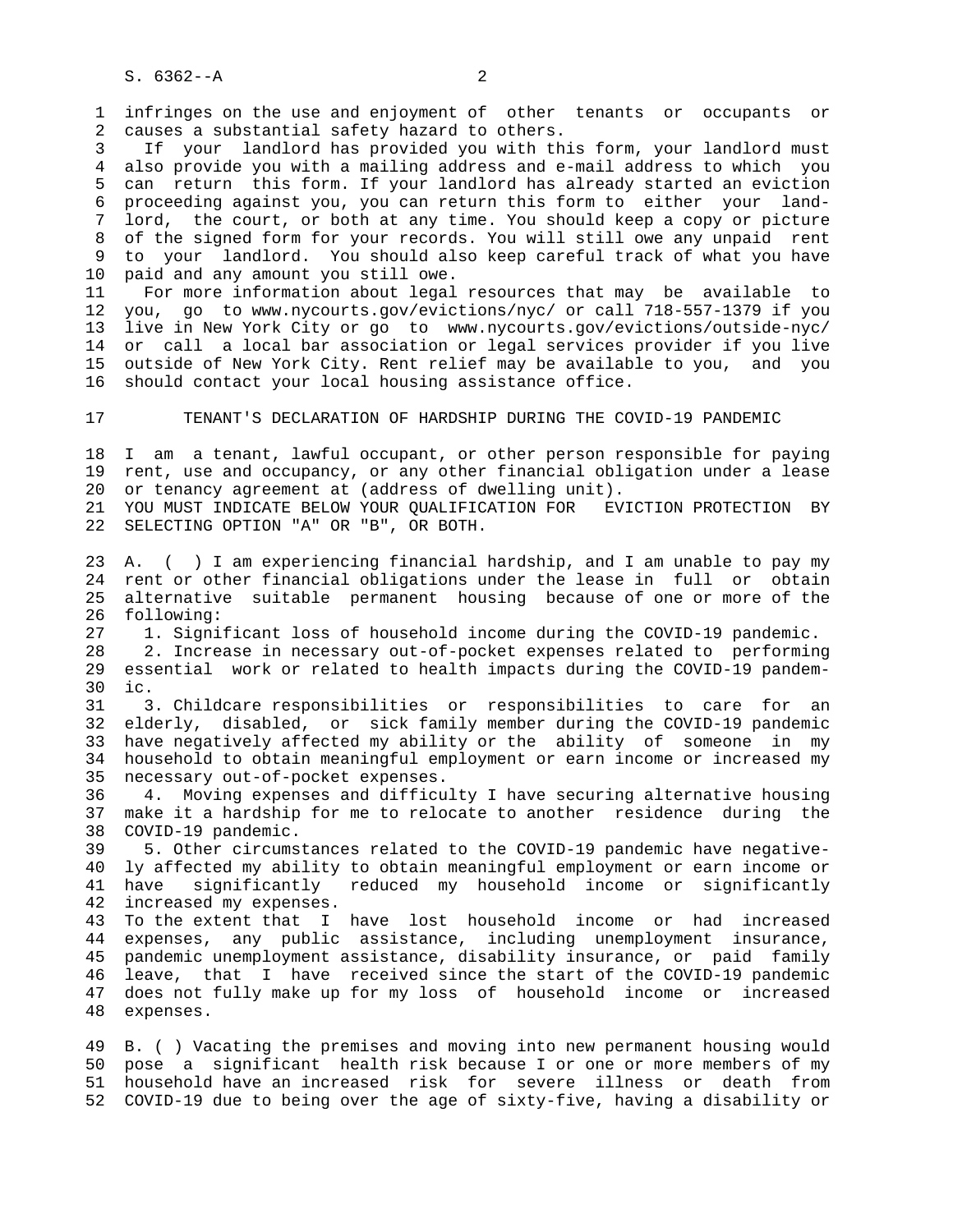1 having an underlying medical condition, which may include but is not 2 limited to being immunocompromised.

 3 I understand that I must comply with all other lawful terms under my 4 tenancy, lease agreement or similar contract. I further understand that 5 lawful fees, penalties or interest for not having paid rent in full or 6 met other financial obligations as required by my tenancy, lease agree- 7 ment or similar contract may still be charged or collected and may 8 result in a monetary judgment against me. I further understand that my 9 landlord may be able to seek eviction after [**May 1**] **August 31**, 2021, and 10 that the law may provide certain protections at that time that are sepa- 11 rate from those available through this declaration.

12 Signed:

13 Printed name:

14 Date signed:

 15 NOTICE: You are signing and submitting this form under penalty of law. 16 That means it is against the law to make a statement on this form that 17 you know is false."

 18 § 2. Sections 4, 6 and 7 of part A of chapter 381 of the laws of 2020 19 establishing the "COVID-19 Emergency Eviction and Foreclosure Prevention 20 Act of 2020", are amended to read as follows:

 21 § 4. Prohibition on initiation of eviction proceeding. If there is no 22 pending eviction proceeding and a tenant provides a hardship declaration 23 to the landlord or an agent of the landlord, there shall be no initi- 24 ation of an eviction proceeding against the tenant until at least [**May** 25 **1**] **August 31**, 2021, and in such event any specific time limit for the 26 commencement of an eviction proceeding shall be tolled until [**May 1**] 27 **August 31**, 2021.

 28 § 6. Pending proceedings. In any eviction proceeding in which an 29 eviction warrant has not been issued, including eviction proceedings 30 filed on or before March 7, 2020, if the tenant provides a hardship 31 declaration to the petitioner, the court, or an agent of the petitioner 32 or the court, the eviction proceeding shall be stayed until at least 33 [**May 1**] **August 31**, 2021. If such hardship declaration is provided to the 34 petitioner or agent, such petitioner or agent shall promptly file it 35 with the court, advising the court in writing the index number of all 36 relevant cases.

 37 § 7. Default judgments. No court shall issue a judgment in any 38 proceeding authorizing a warrant of eviction against a respondent who 39 has defaulted, or authorize the enforcement of an eviction pursuant to a 40 default judgment, prior to [**May 1**] **August 31**, 2021, without first hold- 41 ing a hearing after the effective date of this act upon motion of the 42 petitioner. The petitioner or an agent of the petitioner shall file an 43 affidavit attesting that the petitioner or the petitioner's agent has 44 served notice of the date, time, and place of such hearing on the 45 respondent, including a copy of such notice. If a default judgment has 46 been awarded prior to the effective date of this act, the default judg- 47 ment shall be removed and the matter restored to the court calendar upon 48 the respondent's written or oral request to the court either before or 49 during such hearing and an order to show cause to vacate the default 50 judgment shall not be required.

 51 § 3. Subdivision a of section 8 of part A of chapter 381 of the laws 52 of 2020 establishing the "COVID-19 Emergency Eviction and Foreclosure 53 Prevention Act of 2020", is amended to read as follows: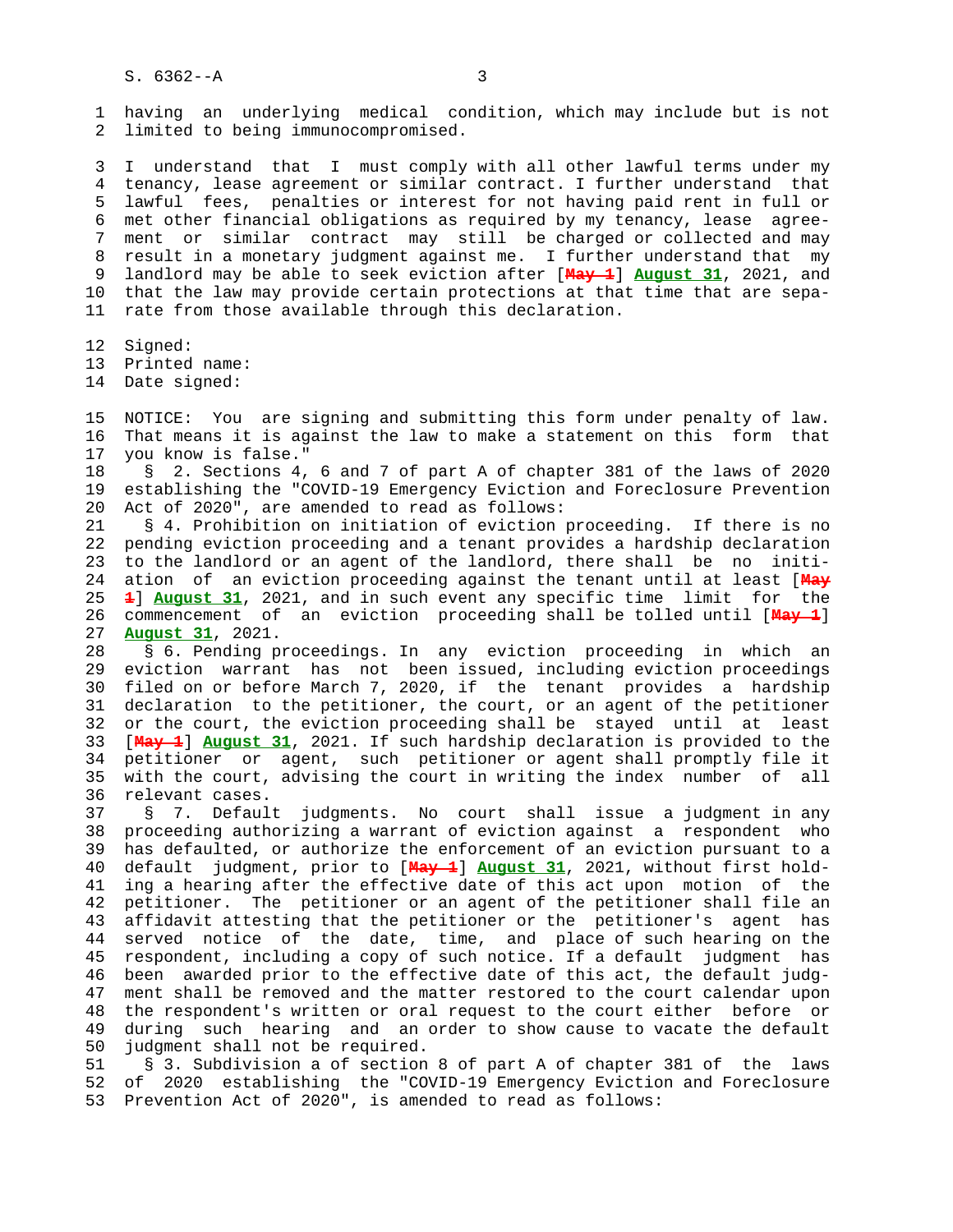1 a. (i) In any eviction proceeding in which an eviction warrant has 2 been issued prior to the effective date of this act, but has not yet 3 been executed as of the effective date of this act, including eviction 4 proceedings filed on or before March 7, 2020, the court shall stay the 5 execution of the warrant at least until the court has held a status 6 conference with the parties. (ii) In any eviction proceeding, if the 7 tenant provides a hardship declaration to the petitioner, the court, or 8 an agent of the petitioner or the court, prior to the execution of the 9 warrant, the execution shall be stayed until at least [**May 1**] **August 31**, 10 2021. If such hardship declaration is provided to the petitioner or 11 agent of the petitioner, such petitioner or agent shall promptly file it 12 with the court, advising the court in writing the index number of all 13 relevant cases.

 14 § 4. Subdivision 4 of section 9 of part A of chapter 381 of the laws 15 of 2020 establishing the "COVID-19 Emergency Eviction and Foreclosure 16 Prevention Act of 2020", is amended to read as follows:

 17 4. If the petitioner fails to establish that the tenant persistently 18 and unreasonably engaged in such behavior and the tenant provides or has 19 provided a hardship declaration to the petitioner, petitioner's agent or 20 the court, the court shall stay or continue to stay any further 21 proceedings until at least [**May 1**] **August 31**, 2021.

 22 § 5. Section 13 of part A of chapter 381 of the laws of 2020 estab- 23 lishing the "COVID-19 Emergency Eviction and Foreclosure Prevention Act 24 of 2020", is amended to read as follows:

 25 § 13. This act shall take effect immediately and sections one, two, 26 three, four, five, six, seven, eight, nine, ten and twelve of this act 27 shall expire [**May 1**] **August 31**, 2021.

 28 § 6. Section 2 of subpart A of part B of chapter 381 of the laws of 29 2020 establishing the "COVID-19 Emergency Eviction and Foreclosure 30 Prevention Act of 2020", is amended to read as follows:

 31 § 2. Definitions. For the purposes of this act, "Hardship Declaration" 32 means the following statement, or a substantially equivalent statement 33 in the mortagor's primary language, in 14-point type, published by the 34 office of court administration, whether in physical or electronic writ- 35 ten form:

 36 "NOTICE TO MORTGAGOR: If you have lost income or had increased costs 37 during the COVID-19 pandemic, and you sign and deliver this hardship 38 declaration form to your mortgage lender or other foreclosing party, you 39 cannot be foreclosed on until at least [**May 1**] **August 31**, 2021.

 40 If your mortgage lender or other foreclosing party provided you with 41 this form, the mortgage lender or other foreclosing party must also 42 provide you with a mailing address and e-mail address to which you can 43 return this form. If you are already in foreclosure proceedings, you may 44 return this form to the court. You should keep a copy or picture of the 45 signed form for your records. You will still owe any unpaid mortgage 46 payments and lawful fees to your lender. You should also keep careful 47 track of what you have paid and any amount you still owe.

 48 MORTGAGOR'S DECLARATION OF COVID-19-RELATED HARDSHIP 49 I am the mortgagor of the property at (address of dwelling unit). 50 Including my primary residence, I own, whether directly or indirectly, 51 ten or fewer residential dwelling units. I am experiencing financial 52 hardship, and I am unable to pay my mortgage in full because of one or 53 more of the following:

54 1. Significant loss of household income during the COVID-19 pandemic.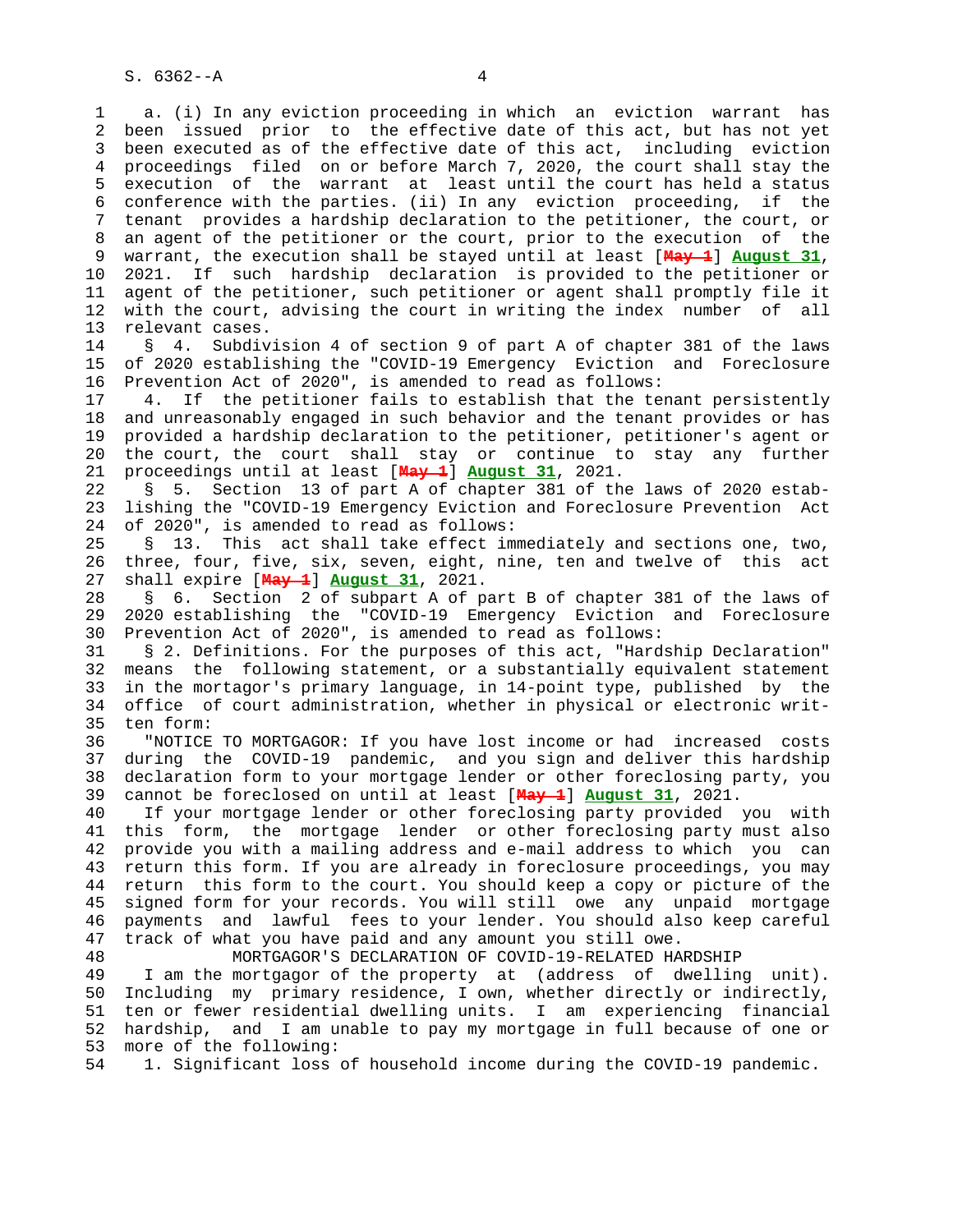1 2. Increase in necessary out-of-pocket expenses related to performing 2 essential work or related to health impacts during the COVID-19 pandem- 3 ic. 4 3. Childcare responsibilities or responsibilities to care for an 5 elderly, disabled, or sick family member during the COVID-19 pandemic 6 have negatively affected my ability or the ability of someone in my 7 household to obtain meaningful employment or earn income or increased my 8 necessary out-of-pocket expenses. 9 4. Moving expenses and difficulty I have securing alternative housing 10 make it a hardship for me to relocate to another residence during the 11 COVID-19 pandemic. 12 5. Other circumstances related to the COVID-19 pandemic have negative- 13 ly affected my ability to obtain meaningful employment or earn income or 14 have significantly reduced my household income or significantly 15 increased my expenses. 16 6. One or more of my tenants has defaulted on a significant amount of 17 their rent payments since March 1, 2020. 18 To the extent I have lost household income or had increased expenses, 19 any public assistance, including unemployment insurance, pandemic unem- 20 ployment assistance, disability insurance, or paid family leave, that I 21 have received since the start of the COVID-19 pandemic does not fully 22 make up for my loss of household income or increased expenses. 23 I understand that I must comply with all other lawful terms under my 24 mortgage agreement. I further understand that lawful fees, penalties or 25 interest for not having paid my mortgage in full as required by my mort- 26 gage agreement may still be charged or collected and may result in a 27 monetary judgment against me. I also understand that my mortgage lender 28 or other foreclosing party may pursue a foreclosure action against me on 29 or after [**May 1**] **August 31**, 2021, if I do not fully repay any missed or 30 partial payments and lawful fees. 31 Signed: 32 Printed Name: 33 Date Signed: 34 NOTICE: You are signing and submitting this form under penalty of law. 35 That means it is against the law to make a statement on this form that 36 you know is false." 37 § 7. Sections 5, 7, 8 and 12 of subpart A of part B of chapter 381 of 38 the laws of 2020 establishing the "COVID-19 Emergency Eviction and Fore- 39 closure Prevention Act of 2020", are amended to read as follows: 40 § 5. If a mortgagor provides a hardship declaration to the foreclosing 41 party or an agent of the foreclosing party, there shall be no initiation 42 of an action to foreclose a mortgage against the mortgagor until at 43 least [**May 1**] **August 31**, 2021, and in such event any specific time limit 44 for the commencement of an action to foreclose a mortgage shall be 45 tolled until [**May 1**] **August 31**, 2021. 46 § 7. In any action to foreclose a mortgage in which a judgment of sale 47 has not been issued, including actions filed on or before March 7, 2020, 48 if the mortgagor provides a hardship declaration to the foreclosing 49 party, the court, or an agent of the foreclosing party or the court, the 50 proceeding shall be stayed until at least [**May 1**] **August 31**, 2021. If 51 such hardship declaration is provided to the foreclosing party or agent 52 of the foreclosing party, such foreclosing party or agent shall promptly 53 file it with the court, advising the court in writing the index number 54 of all relevant cases. 55 § 8. In any action to foreclose a mortgage in which a judgment of sale 56 has been issued prior to the effective date of this act but has not yet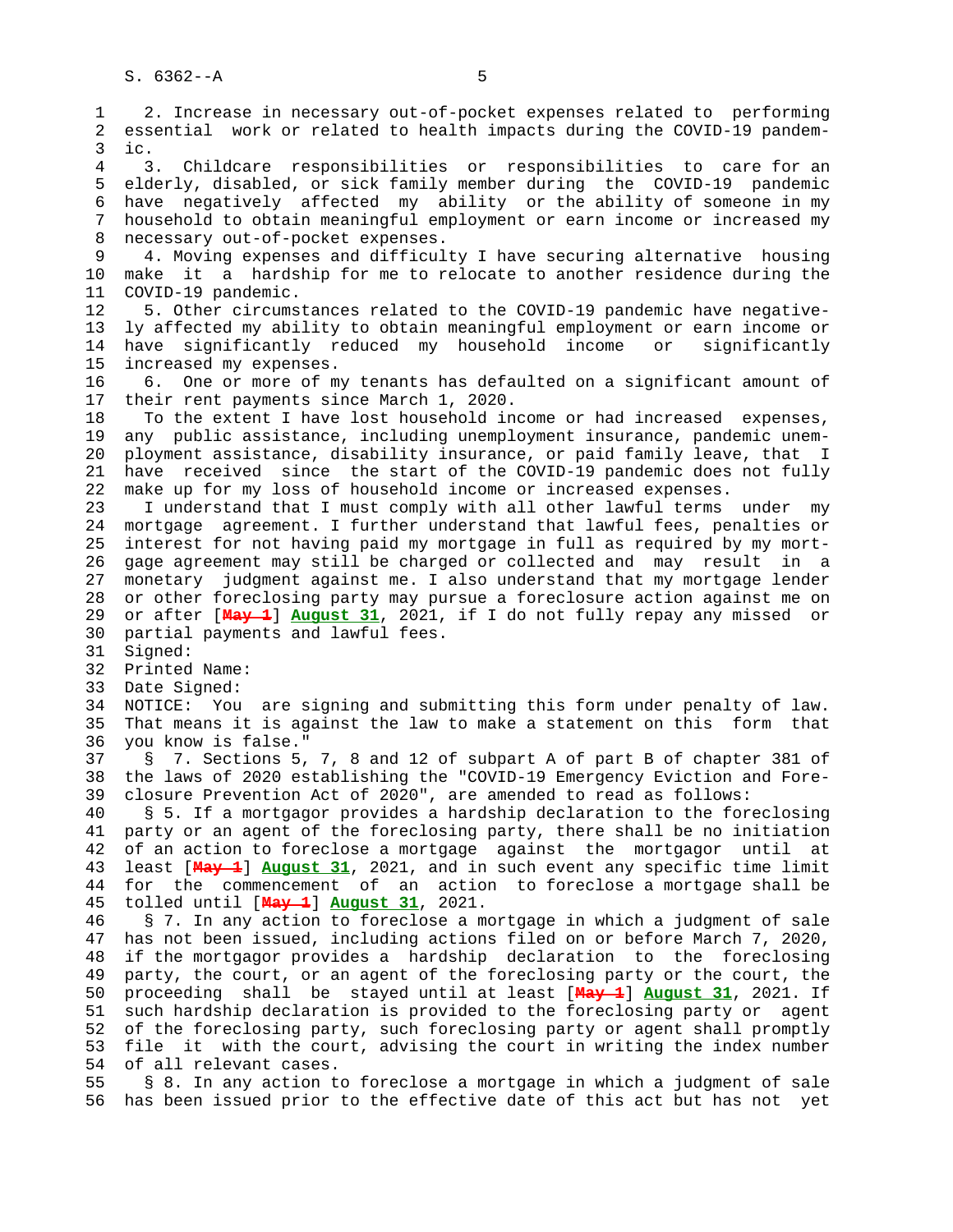1 been executed as of the effective date of this act, including actions 2 filed on or before March 7, 2020, the court shall stay the execution of 3 the judgment at least until the court has held a status conference with 4 the parties. In any action to foreclose a mortgage, if the mortgagor 5 provides a hardship declaration to the foreclosing party, the court, or 6 an agent of the foreclosing party or the court, prior to the execution 7 of the judgment, the execution shall be stayed until at least [**May 1**]

 8 **August 31**, 2021. If such hardship declaration is provided to the fore- 9 closing party or agent of the foreclosing party, such foreclosing party 10 or agent shall promptly file it with the court, advising the court in 11 writing the index number of all relevant cases.

 12 § 12. This act shall take effect immediately and sections one, two, 13 three, four, five, six, seven, eight, nine and eleven of this act shall 14 expire [**May 1**] **August 31**, 2021.

 15 § 8. Subdivision 3 of section 2 of subpart B of part B of chapter 381 16 of the laws of 2020 establishing the "COVID-19 Emergency Eviction and 17 Foreclosure Prevention Act of 2020", is amended to read as follows:

 18 3. "Hardship Declaration" means the following statement, or a substan- 19 tially equivalent statement in the owner's primary language, in 14-point 20 type, whether in physical or electronic written form:

21 "OWNER DECLARATION OF COVID-19-RELATED HARDSHIP

 22 I am the owner of the property at (address). Including my primary 23 residence, I own, whether directly or indirectly, ten or fewer residen- 24 tial dwelling units. I am experiencing financial hardship, and I am 25 unable to pay my full tax bill because of one or more of the following: 26 1. Significant loss of household income during the COVID-19 pandemic.

 27 2. Increase in necessary out-of-pocket expenses related to performing 28 essential work or related to health impacts during the COVID-19 pandem- 29 ic.

 30 3. Childcare responsibilities or responsibilities to care for an 31 elderly, disabled, or sick family member during the COVID-19 pandemic 32 have negatively affected my ability or the ability of someone in my 33 household to obtain meaningful employment or earn income or increased my 34 necessary out-of-pocket expenses.

 35 4. Moving expenses and difficulty I have securing alternative housing 36 make it a hardship for me to relocate to another residence during the 37 COVID-19 pandemic.

 38 5. Other circumstances related to the COVID-19 pandemic have negative- 39 ly affected my ability to obtain meaningful employment or earn income or 40 have significantly reduced my household income or significantly 41 increased my expenses.

 42 6. One or more of my tenants has defaulted on a significant amount of 43 their rent payments since March 1, 2020.

 44 To the extent that I have lost household income or had increased 45 expenses, any public assistance, including unemployment insurance, 46 pandemic unemployment assistance, disability insurance, or paid family 47 leave, that I have received since the start of the COVID-19 pandemic 48 does not fully make up for my loss of household income or increased 49 expenses.

 50 I understand that lawful fees, penalties or interest for not having 51 paid my taxes in full may still be charged or collected and may result 52 in a foreclosure action against me on or after [**May 1**] **August 31**, 2021, 53 if I do not fully repay any missed or partial payments and fees. 54 Signed:

55 Printed Name:

56 Date Signed: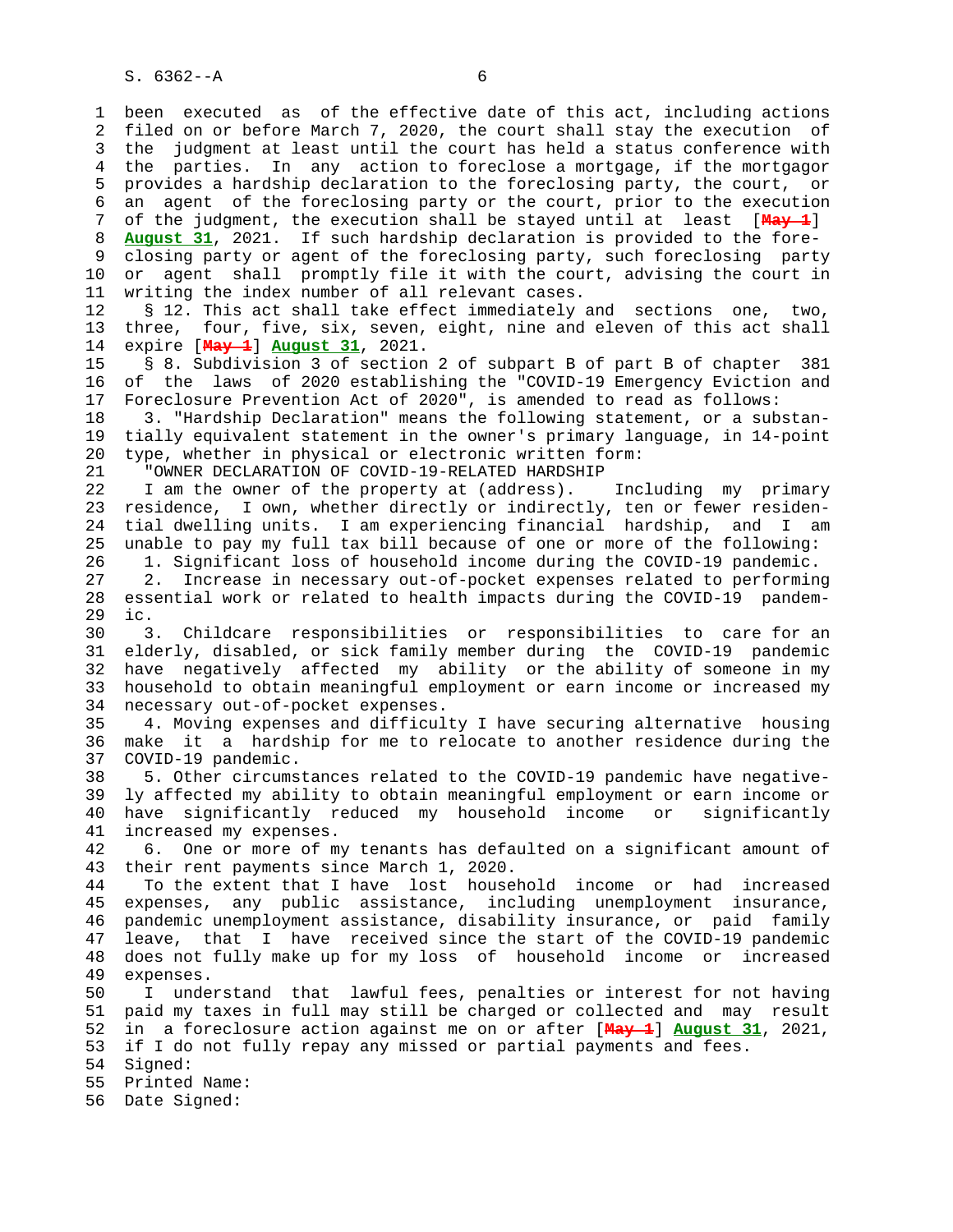1 NOTICE: You are signing and submitting this form under penalty of law. 2 That means it is against the law to make a statement on this form that 3 you know is false." 4 § 9. Subdivision 3 of section 3 of subpart B of part B of chapter 381 5 of the laws of 2020 establishing the "COVID-19 Emergency Eviction and 6 Foreclosure Prevention Act of 2020", is amended to read as follows: 7 3. The submission of such a declaration, unless withdrawn by the 8 owner, shall act as a temporary stay applicable to all entities and 9 persons of all such tax lien sales and tax foreclosure actions and 10 proceedings against such owner for such property that have been 11 commenced or could have been commenced before [**May 1**] **August 31**, 2021. 12 § 10. Section 4 of subpart B of part B of chapter 381 of the laws of 13 2020 establishing the "COVID-19 Emergency Eviction and Foreclosure 14 Prevention Act of 2020", is amended to read as follows: 15 § 4. This act shall take effect immediately and sections one and two 16 and subdivisions one, two, three, four and five of section three shall 17 expire [**May 1**] **August 31**, 2021. 18 § 11. Subdivision 2 of section 1 of subpart C of part B of chapter 381 19 of the laws of 2020 establishing the "COVID-19 Emergency Eviction and 20 Foreclosure Prevention Act of 2020", is amended to read as follows: 21 2. Hardship declaration. For purposes of this act, "hardship declara- 22 tion" shall mean the following statement, or a substantially equivalent 23 statement in the owner or mortgagor's primary language, in 14-point 24 type, whether in physical or electronic written form, and the department 25 of financial services shall publish a copy of the hardship declaration 26 on its website: 27 "NOTICE TO OWNER/MORTGAGOR: If you have lost income or had increased 28 costs due to the COVID-19 pandemic, and you sign and deliver this hard- 29 ship declaration form to your lending institution, you cannot be 30 discriminated against in the determination of whether credit should be 31 extended or reported negatively to a credit reporting agency until at 32 least [**May 1**] **August 31**, 2021. 33 If a lending institution provided you with this form, the lending 34 institution must also provide you with a mailing address and e-mail 35 address to which you can return this form. You should keep a copy or 36 picture of the signed form for your records. 37 OWNER/MORTGAGOR DECLARATION OF COVID-19-RELATED HARDSHIP 38 I am the OWNER/MORTGAGOR of the property at (address of dwelling 39 unit). Including my primary residence, I own, whether directly or indi- 40 rectly, ten or fewer residential dwelling units. I am experiencing 41 financial hardship, and I am unable to pay my mortgage in full because 42 of one or more of the following: 43 1. Significant loss of household income during the COVID-19 pandemic. 44 2. Increase in necessary out-of-pocket expenses related to performing 45 essential work or related to health impacts during the COVID-19 pandem- 46 ic. 47 3. Childcare responsibilities or responsibilities to care for an 48 elderly, disabled, or sick family member during the COVID-19 pandemic 49 have negatively affected my ability or the ability of someone in my 50 household to obtain meaningful employment or earn income or increased my 51 necessary out-of-pocket expenses. 52 4. Moving expenses and difficulty I have securing alternative housing 53 make it a hardship for me to relocate to another residence during the 54 COVID-19 pandemic. 55 5. Other circumstances related to the COVID-19 pandemic have negative- 56 ly affected my ability to obtain meaningful employment or earn income or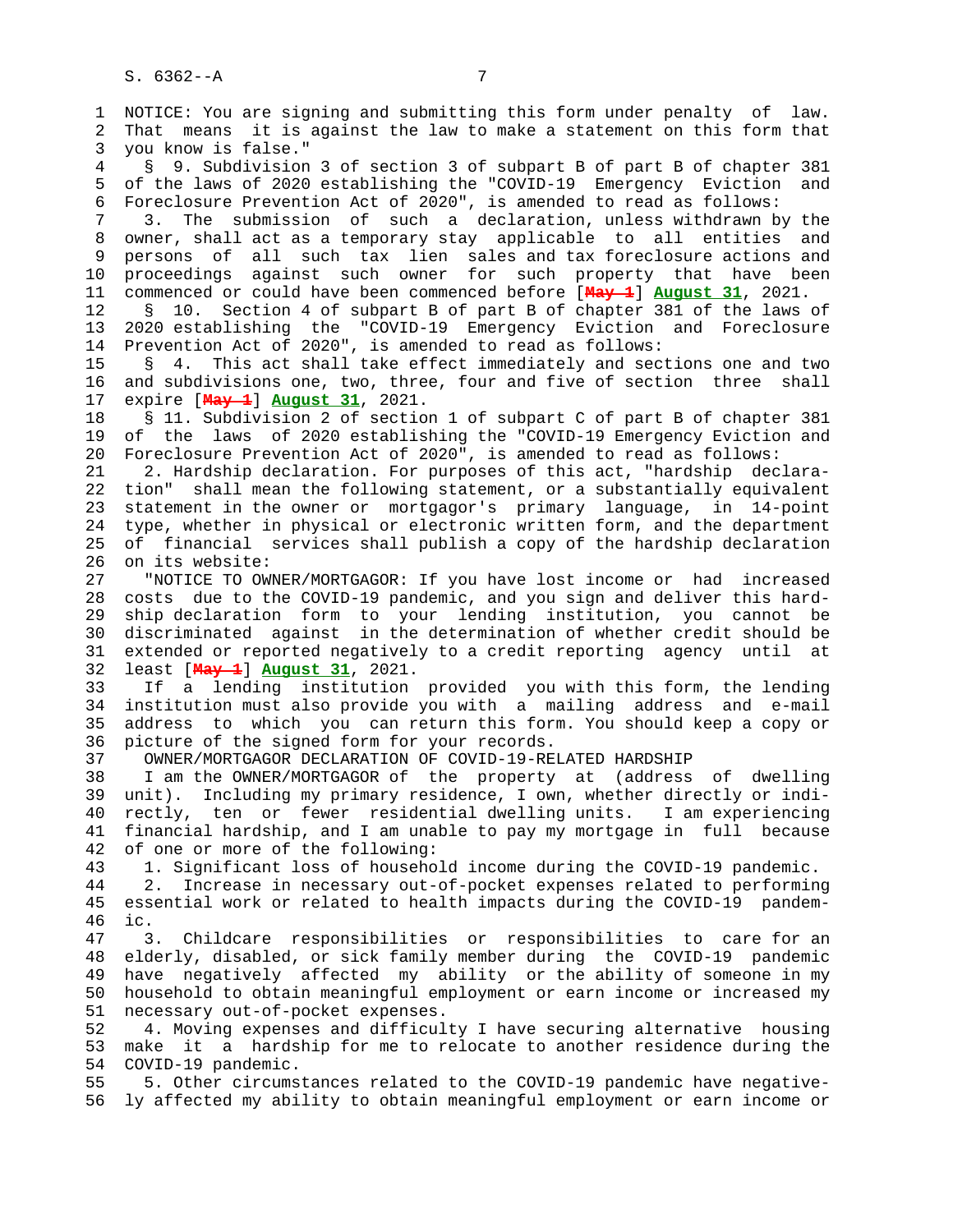1 have significantly reduced my household income or significantly 2 increased my expenses. 3 6. One or more of my tenants has defaulted on a significant amount of 4 their rent payments since March 1, 2020. 5 To the extent that I have lost household income or had increased 6 expenses, any public assistance, including unemployment insurance, 7 pandemic unemployment assistance, disability insurance, or paid family 8 leave, that I have received since the start of the COVID-19 pandemic 9 does not fully make up for my loss of household income or increased 10 expenses. 11 Signed: 12 Printed Name: 13 Date Signed: 14 NOTICE: You are signing and submitting this form under penalty of law. 15 That means it is against the law to make a statement on this form that 16 you know is false." 17 § 12. Section 2 of subpart C of part B of chapter 381 of the laws of 18 2020 establishing the "COVID-19 Emergency Eviction and Foreclosure 19 Prevention Act of 2020", is amended to read as follows: 20 § 2. This act take effect immediately and shall expire [**May 1**] **August** 21 **31**, 2021. 22 § 13. Section 2 of subpart D of part B of chapter 381 of the laws of 23 2020 establishing the "COVID-19 Emergency Eviction and Foreclosure 24 Prevention Act of 2020", is amended to read as follows: 25 § 2. This act shall take effect immediately and shall expire [**May 1**] 26 **August 31**, 2021. This act shall be deemed to have been in full force and 27 effect on and after March 7, 2020. 28 § 14. Subdivision 4 of section 1 of part A of chapter 73 of the laws 29 of 2021 establishing the "COVID-19 Emergency Protect Our Small Busi- 30 nesses Act of 2021", is amended to read as follows: 31 4. "Hardship declaration" means the following statement, or a substan- 32 tially equivalent statement in the language in which the commercial 33 lease or tenancy agreement was written or negotiated, in 14-point type, 34 published by the office of court administration, whether in physical or 35 electronic written form: 36 "NOTICE TO COMMERCIAL TENANT: If you have lost significant revenue or 37 had significantly increased necessary costs during the COVID-19 pandem- 38 ic, and you sign and deliver this hardship declaration form to your 39 landlord, you cannot be evicted until at least [**May 1**] **August 31**, 2021 40 for nonpayment of rent or for holding over after the expiration of your 41 lease. You may still be evicted for violating your lease by persistently 42 and unreasonably engaging in behavior that substantially infringes on 43 the use and enjoyment of other tenants or occupants or causes a substan- 44 tial safety hazard to others. 45 If your landlord has provided you with this form, your landlord must 46 also provide you with a mailing address and e-mail address to which you 47 can return this form. If your landlord has already started an eviction 48 proceeding against you, you can return this form to either your land- 49 lord, the court, or both at any time. You should keep a copy or picture 50 of the signed form for your records. You will still owe any unpaid rent 51 to your landlord. You should also keep careful track of what you have 52 paid and any amount you still owe.

 53 COMMERCIAL TENANT'S DECLARATION OF HARDSHIP DURING THE 54 COVID-19 PANDEMIC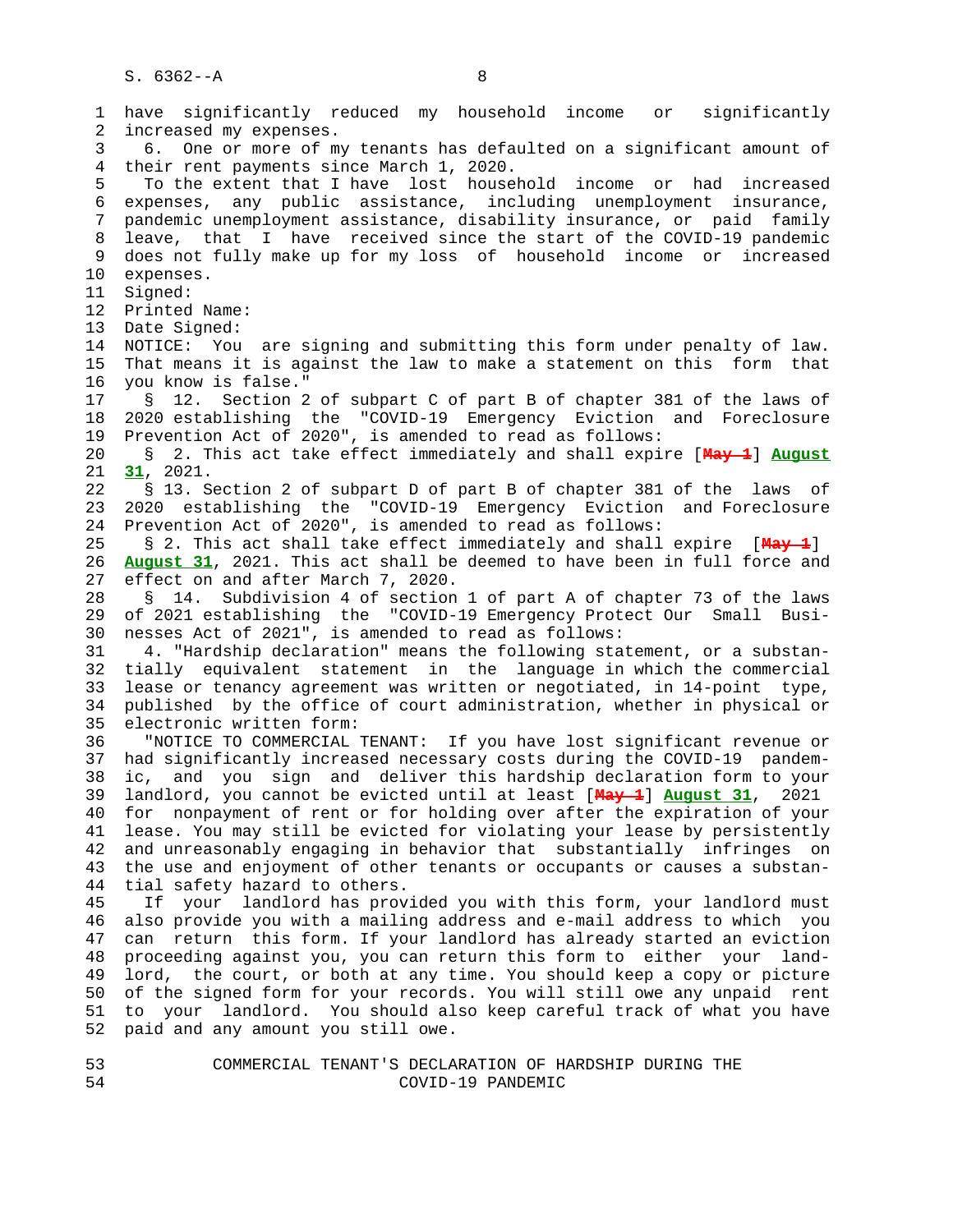1 I am the owner, chief executive officer, president, or similar officer 2 of (name of business), in which is a commercial tenant at (address of 3 commercial unit). My business is resident in New York state, independ- 4 ently owned and operated, not dominant in its field, and employs fifty 5 or fewer persons. My business is experiencing financial hardship, and 6 is unable to pay the rent or other financial obligations under the lease 7 in full or obtain an alternative suitable commercial property because of 8 one or more of the following:<br>9 1. Significant loss of rever

1. Significant loss of revenue during the COVID-19 pandemic.

 10 2. Significant increase in necessary expenses related to providing 11 personal protective equipment to employees or purchasing and installing 12 other protective equipment to prevent the transmission of COVID-19 with- 13 in the business.

 14 3. Moving expenses and difficulty in securing an alternative commer- 15 cial property make it a hardship for the business to relocate to another 16 location during the COVID-19 pandemic.

 17 To the extent the business has lost revenue or had increased expenses, 18 any public assistance the business has received since the start of the 19 COVID-19 pandemic does not fully make up for the business's loss of 20 revenue or increased expenses.

 21 I understand that the business must comply with all other lawful terms 22 under its commercial tenancy, lease agreement or similar contract. I 23 further understand that lawful fees, penalties or interest for not 24 having paid rent in full or met other financial obligations as required 25 by the commercial tenancy, lease agreement or similar contract may still 26 be charged or collected and may result in a monetary judgment. I 27 further understand that the landlord may be able to seek eviction after 28 [**May 1**] **August 31**, 2021, and that the law may provide certain 29 protections at that time that are separate from those available through 30 this declaration.

31 Signed:

32 Printed name:

33 Date signed:

 34 NOTICE: You are signing and submitting this form under penalty of law. 35 That means it is against the law to make a statement on this form that 36 you know is false."

 37 § 15. Section 2 of part A of chapter 73 of the laws of 2021 estab- 38 lishing the "COVID-19 Emergency Protect Our Small Businesses Act of 39 2021", is amended to read as follows:

 40 § 2. No commercial tenant shall be removed from the possession prior 41 to [**May 1**] **August 31**, 2021, except by an eviction proceeding.

 42 § 16. Section 5 of part A of chapter 73 of the laws of 2021 establish- 43 ing the "COVID-19 Emergency Protect Our Small Businesses Act of 2021", 44 is amended to read as follows:

 45 § 5. Prohibition on initiation of eviction proceeding. If there is no 46 pending eviction proceeding and a tenant provides a hardship declaration 47 to the landlord or an agent of the landlord, there shall be no initi- 48 ation of an eviction proceeding against the tenant until at least [**May** 49 **1**] **August 31**, 2021, and in such event any specific time limit for the 50 commencement of an eviction proceeding shall be tolled until [**May 1**] 51 **August 31**, 2021.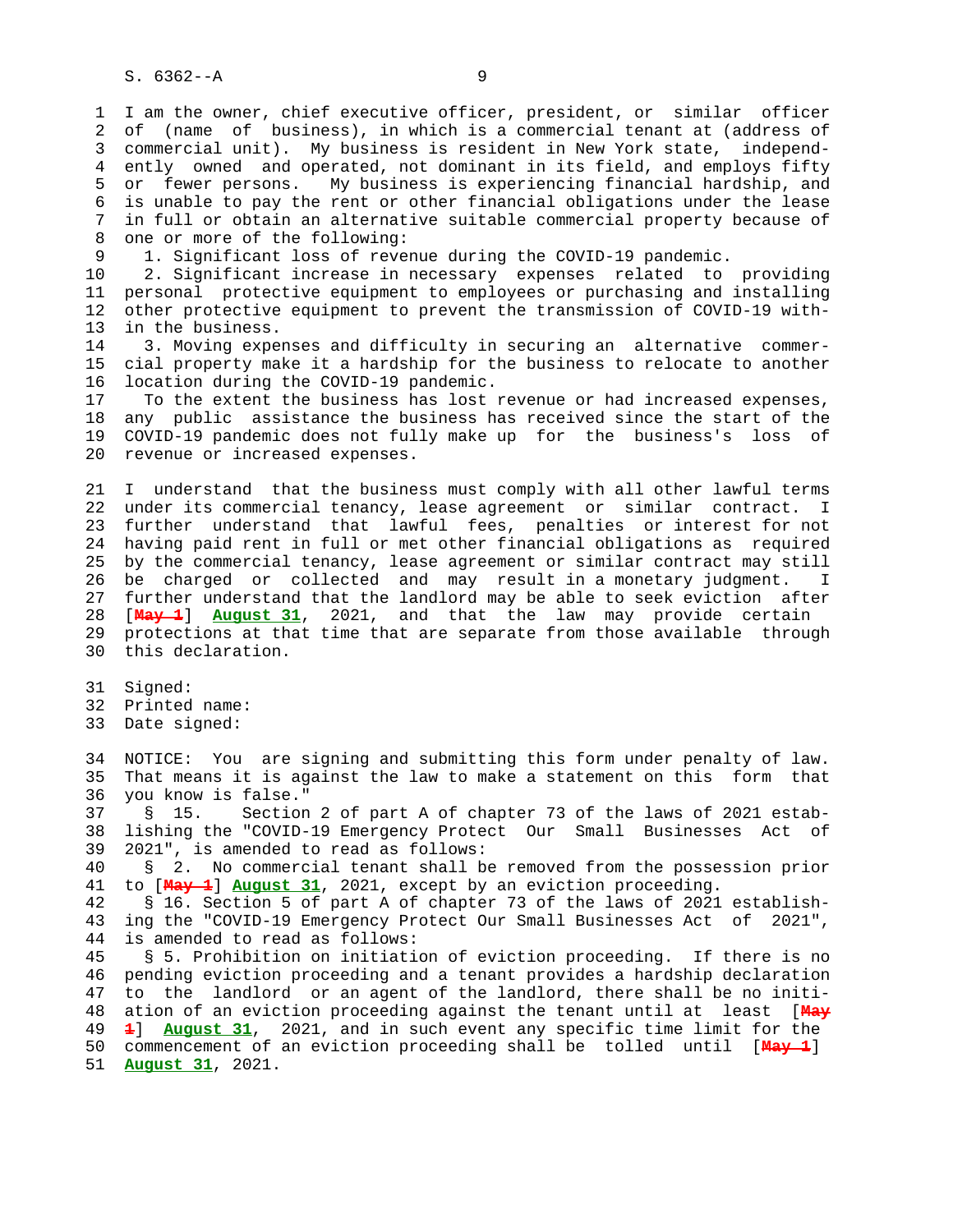1 § 17. Section 7 of part A of chapter 73 of the laws of 2021 establish- 2 ing the "COVID-19 Emergency Protect Our Small Businesses Act of 2021", 3 is amended to read as follows: 4 § 7. Pending proceedings. In any eviction proceeding in which an 5 eviction warrant or judgment of possession or ejectment has not been 6 issued, including eviction proceedings filed on or before March 7, 2020, 7 if the tenant provides a hardship declaration to the petitioner or 8 plaintiff, the court, or an agent of the petitioner or plaintiff or the 9 court, the eviction proceeding shall be stayed until at least [**May 1**] 10 **August 31**, 2021. If such hardship declaration is provided to the peti- 11 tioner or plaintiff or agent, such petitioner or plaintiff or agent 12 shall promptly file it with the court, advising the court in writing the 13 index number of all relevant cases. 14 § 18. Paragraph (ii) of subdivision a of section 8 of part A of chap- 15 ter 73 of the laws of 2021 establishing the "COVID-19 Emergency Protect 16 Our Small Businesses Act of 2021", is amended to read as follows: 17 (ii) In any eviction proceeding, if the tenant provides a hardship 18 declaration to the petitioner or plaintiff, the court, or an agent of 19 the petitioner or plaintiff or the court, prior to the execution of the 20 warrant or judgment, the execution shall be stayed until at least [**May** 21 **1**] **August 31**, 2021. If such hardship declaration is provided to the 22 petitioner or plaintiff or agent of the petitioner or plaintiff, such 23 petitioner or plaintiff or agent shall promptly file it with the court, 24 advising the court in writing the index number of all relevant cases. 25 § 19. Subdivision 4 of section 9 of part A of chapter 73 of the laws 26 of 2021 establishing the "COVID-19 Emergency Protect Our Small Busi- 27 nesses Act of 2021", is amended to read as follows: 28 4. If the petitioner or plaintiff fails to establish that the tenant 29 persistently and unreasonably engaged in such behavior and the tenant 30 provides or has provided a hardship declaration to the petitioner, 31 petitioner's or plaintiff's agent or the court, the court shall stay or 32 continue to stay any further proceedings until at least [**May 1**] **August** 33 **31**, 2021. 34 § 20. Section 13 of part A of chapter 73 of the laws of 2021 estab- 35 lishing the "COVID-19 Emergency Protect Our Small Businesses Act of 36 2021", is amended to read as follows: 37 § 13. This act shall take effect immediately and sections one, two, 38 three, four, five, six, seven, eight, nine, ten and twelve of this act 39 shall expire [**May 1**] **August 31**, 2021. 40 § 21. Section 2 of subpart A of part B of chapter 73 of the laws of 41 2021 establishing the "COVID-19 Emergency Protect Our Small Businesses 42 Act of 2021", is amended to read as follows: 43 § 2. Definitions. For the purposes of this act, "Hardship Declaration" 44 means the following statement in 14-point type, published by the office 45 of court administration, whether in physical or electronic written form: 46 "NOTICE TO COMMERCIAL MORTGAGOR: If you have lost significant revenue 47 or had significantly increased necessary costs during the COVID-19 48 pandemic, and you sign and deliver this hardship declaration form to 49 your mortgage lender or other foreclosing party, you cannot be fore- 50 closed on until at least [**May 1**] **August 31**, 2021. 51 If your mortgage lender or other foreclosing party provided you with 52 this form, the mortgage lender or other foreclosing party must also 53 provide you with a mailing address and e-mail address to which you can 54 return this form. If you are already in foreclosure proceedings, you may 55 return this form to the court. You should keep a copy or picture of the

56 signed form for your records. You will still owe any unpaid mortgage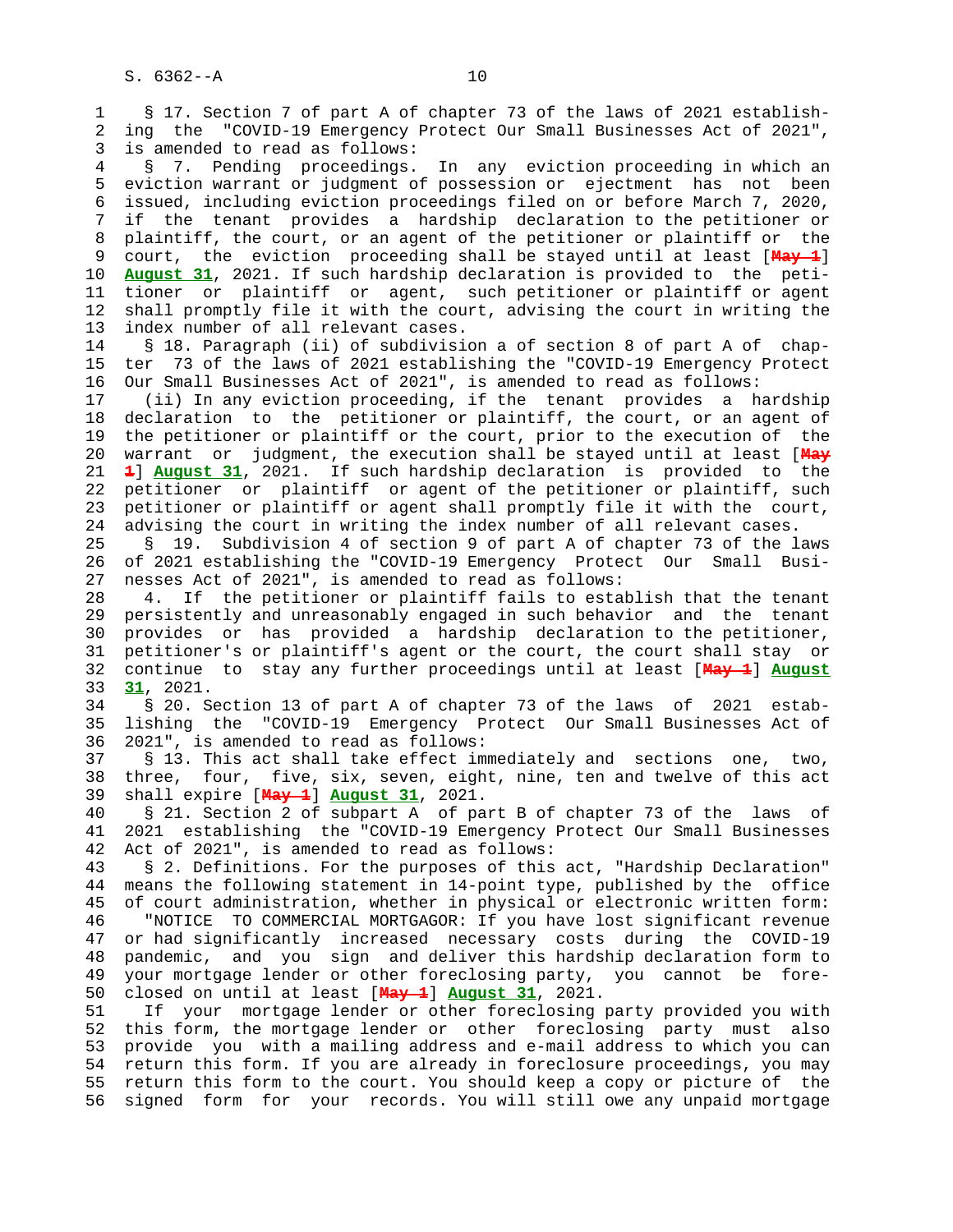1 payments and lawful fees to your lender. You should also keep careful 2 track of what you have paid and any amount you still owe. 3 COMMERCIAL MORTGAGOR'S DECLARATION OF COVID-19-RELATED HARDSHIP 4 I am the owner, chief executive officer, president, or similar officer 5 of (name of the business), which is the mortgagor of the property at 6 (address of commercial unit). My business owns, whether directly or 7 indirectly, ten or fewer commercial units. My business is resident in 8 New York State, independently owned and operated, not dominant in its 9 field, and employs fifty or fewer persons. My business is experiencing 10 financial hardship and is unable to pay the mortgage in full because of 11 one or more of the following: 12 1. Significant loss of revenue during the COVID-19 pandemic. 13 2. Significant increase in necessary expenses related to providing 14 personal protective equipment to employees or purchasing and installing 15 other protective equipment to prevent the transmission of COVID-19 with- 16 in the business. 17 3. Moving expenses and difficulty in securing an alternative commer- 18 cial property make it a hardship for the business to relocate to another 19 property during the COVID-19 pandemic. 20 4. One or more of the business's tenants has defaulted on a signif- 21 icant amount of their rent payments since March 1, 2020. 22 To the extent that the business has lost revenue or had increased 23 expenses, any public assistance the business has received since the 24 start of the COVID-19 pandemic does not fully make up for the business's 25 loss of revenue or increased expenses. 26 I understand that the business must comply with all other lawful terms 27 under my commercial mortgage agreement. I further understand that lawful 28 fees, penalties or interest for not having paid the mortgage in full as 29 required by the commercial mortgage agreement may still be charged or 30 collected and may result in a monetary judgment. I also understand that 31 the mortgage lender or other foreclosing party may pursue a foreclosure 32 action against the business on or after [**May 1**] **August 31**, 2021, if I do 33 not fully repay any missed or partial payments and lawful fees. 34 Signed: 35 Printed Name: 36 Date Signed: 37 NOTICE: You are signing and submitting this form under penalty of law. 38 That means it is against the law to make a statement on this form that 39 you know is false." 40 § 22. Section 5 of subpart A of part B of chapter 73 of the laws of 41 2021 establishing the "COVID-19 Emergency Protect Our Small Businesses 42 Act of 2021", is amended to read as follows:

 43 § 5. If a mortgagor provides a hardship declaration to the foreclosing 44 party or an agent of the foreclosing party, there shall be no initiation 45 of an action to foreclose a mortgage against the mortgagor until at 46 least [**May 1**] **August 31**, 2021, and in such event any specific time limit 47 for the commencement of an action to foreclose a mortgage shall be 48 tolled until [**May 1**] **August 31**, 2021.

 49 § 23. Sections 7 and 8 of subpart A of part B of chapter 73 of the 50 laws of 2021 establishing the "COVID-19 Emergency Protect Our Small 51 Businesses Act of 2021", are amended to read as follows:

 52 § 7. In any action to foreclose a mortgage in which a judgment of sale 53 has not been issued, including actions filed on or before March 7, 2020, 54 if the mortgagor provides a hardship declaration to the foreclosing 55 party, the court, or an agent of the foreclosing party or the court, the 56 proceeding shall be stayed until at least [**May 1**] **August 31**, 2021. If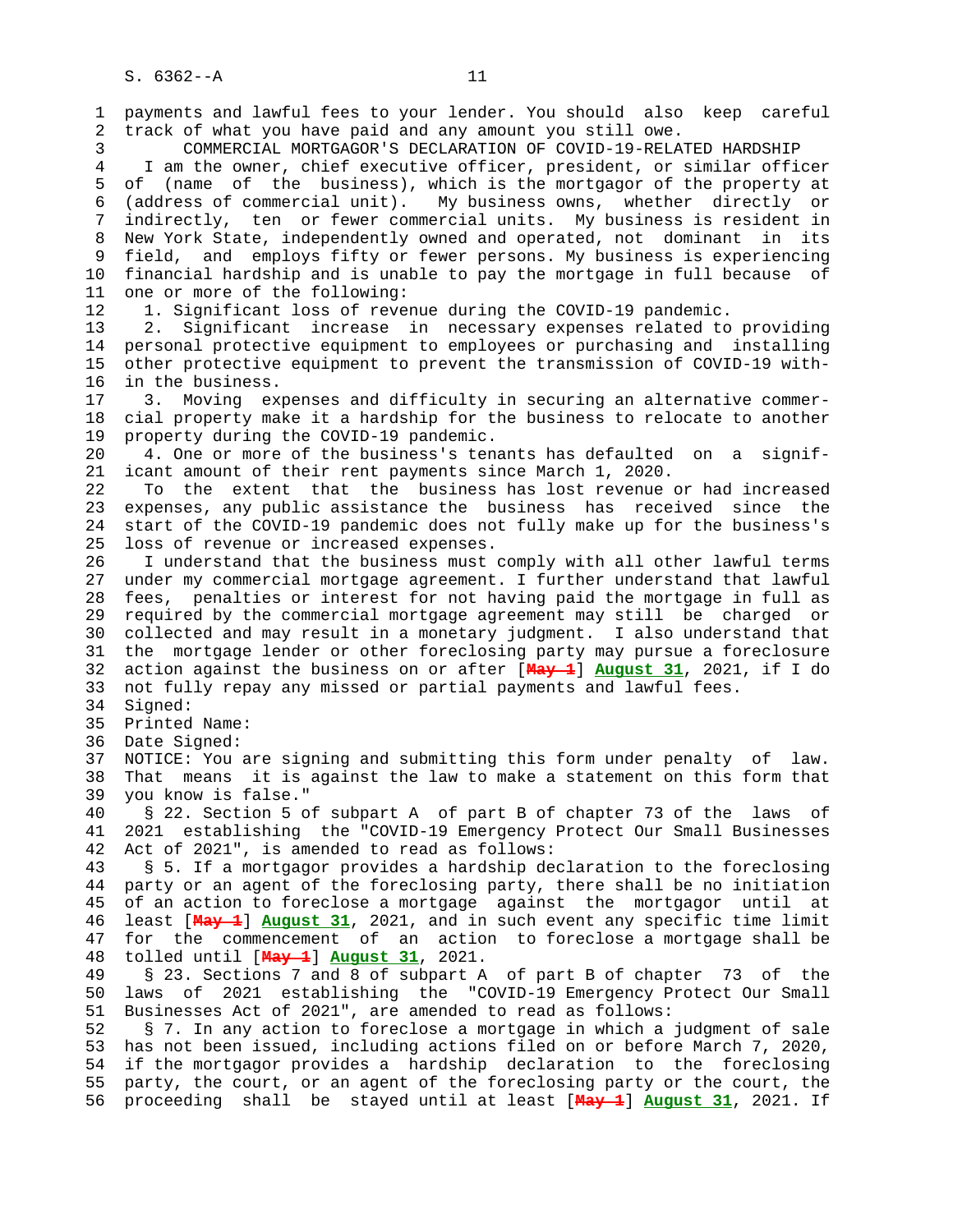1 such hardship declaration is provided to the foreclosing party or agent 2 of the foreclosing party, such foreclosing party or agent shall promptly 3 file it with the court, advising the court in writing the index number 4 of all relevant cases.

 5 § 8. In any action to foreclose a mortgage in which a judgment of sale 6 has been issued prior to the effective date of this act but has not yet 7 been executed as of the effective date of this act, including actions 8 filed on or before March 7, 2020, the court shall stay the execution of 9 the judgment at least until the court has held a status conference with 10 the parties. In any action to foreclose a mortgage, if the mortgagor 11 provides a hardship declaration to the foreclosing party, the court, or 12 an agent of the foreclosing party or the court, prior to the execution 13 of the judgment, the execution shall be stayed until at least [**May 1**] 14 **August 31**, 2021. If such hardship declaration is provided to the fore- 15 closing party or agent of the foreclosing party, such foreclosing party 16 or agent shall promptly file it with the court, advising the court in 17 writing the index number of all relevant cases.

 18 § 24. Section 12 of subpart A of part B of chapter 73 of the laws of 19 2021 establishing the "COVID-19 Emergency Protect Our Small Businesses 20 Act of 2021", is amended to read as follows:

 21 § 12. This act shall take effect immediately and sections one, two, 22 three, four, five, six, seven, eight, nine and eleven of this act shall 23 expire [**May 1**] **August 31**, 2021.

 24 § 25. Subdivision 3 of section 2 of subpart B of part B of chapter 25 73 of the laws of 2021 establishing the "COVID-19 Emergency Protect Our 26 Small Businesses Act of 2021", is amended to read as follows:

 27 3. "Hardship Declaration" means the following statement in 14-point 28 type, whether in physical or electronic written form:

29 "COMMERCIAL OWNER DECLARATION OF COVID-19-RELATED HARDSHIP

 30 I am the owner, chief executive officer, president, or similar officer 31 of (name of the business), which is the owner of the commercial property 32 at (address). My business owns, whether directly or indirectly, ten or 33 fewer commercial units. My business is resident in New York State, 34 independently owned and operated, not dominant in its field, and employs 35 fifty or fewer persons. My business is experiencing financial hardship, 36 and is unable to pay its full tax bill because of one or more of the 37 following:

38 1. Significant loss of revenue during the COVID-19 pandemic.

 39 2. Significant increase in necessary expenses related to providing 40 personal protective equipment to employees or purchasing and installing 41 other protective equipment to prevent the transmission of COVID-19 with- 42 in the business.

 43 3. Moving expenses and difficulty in securing an alternative commer- 44 cial property make it a hardship for the business to relocate to another 45 property during the COVID-19 pandemic.

 46 4. One or more of the business's tenants has defaulted on a signif- 47 icant amount of their rent payments since March 1, 2020.

 48 To the extent that the business has lost revenue or had increased 49 expenses, any public assistance that the business has received since the 50 start of the COVID-19 pandemic does not fully make up for the loss of 51 revenue or increased expenses.

 52 I understand that lawful fees, penalties or interest for not having 53 paid the business's taxes in full may still be charged or collected and 54 may result in a foreclosure action against the business on or after [**May** 55 **1**] **August 31**, 2021, if the business does not fully repay any missed or 56 partial payments and fees.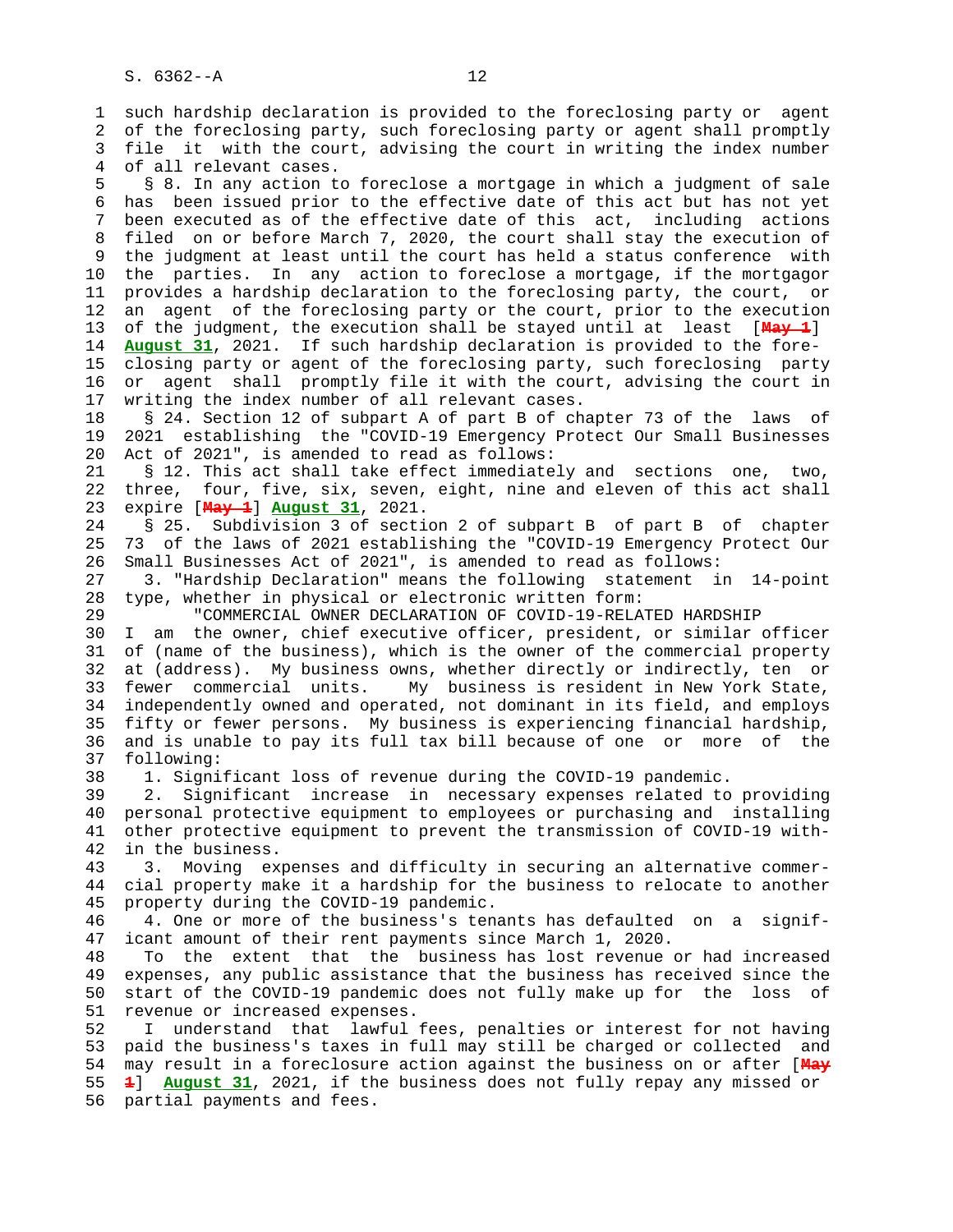1 Signed: 2 Printed Name: 3 Date Signed: 4 NOTICE: You are signing and submitting this form under penalty of law. 5 That means it is against the law to make a statement on this form that 6 you know is false." 7 § 26. Subdivision 3 of section 3 of subpart B of part B of chapter 8 73 of the laws of 2021 establishing the "COVID-19 Emergency Protect Our<br>9 Small Businesses Act of 2021", is amended to read as follows: Small Businesses Act of 2021", is amended to read as follows: 10 3. The submission of such a declaration, unless withdrawn by the 11 owner, shall act as a temporary stay applicable to all entities and 12 persons of all such tax lien sales and tax foreclosure actions and 13 proceedings against such owner for such property that have been 14 commenced or could have been commenced before [**May 1**] **August 31**, 2021. 15 § 27. Section 4 of subpart B of part B of chapter 73 of the laws of 16 2021 establishing the "COVID-19 Emergency Protect Our Small Businesses 17 Act of 2021", is amended to read as follows: 18 § 4. This act shall take effect immediately and sections one and two 19 and subdivisions one, two, three, four and five of section three shall 20 expire [**May 1**] **August 31**, 2021. 21 § 28. Subdivision 2 of section 1 of subpart C of part B of chapter 73 22 of the laws of 2021 establishing the "COVID-19 Emergency Protect Our 23 Small Businesses Act of 2021", is amended to read as follows: 24 2. Hardship declaration. For purposes of this act, "hardship declara- 25 tion" shall mean the following statement in 14-point type, whether in 26 physical or electronic written form, and the department of financial 27 services shall publish a copy of the hardship declaration on its 28 website: 29 "NOTICE TO COMMERCIAL OWNER/MORTGAGOR: If you have lost significant 30 revenue or had significantly increased necessary costs due to the 31 COVID-19 pandemic, and you sign and deliver this hardship declaration 32 form to your lending institution, you cannot be discriminated against in 33 the determination of whether credit should be extended or reported nega- 34 tively to a credit reporting agency until at least [**May 1**] **August 31**, 35 2021. 36 If a lending institution provided you with this form, the lending 37 institution must also provide you with a mailing address and e-mail 38 address to which you can return this form. You should keep a copy or 39 picture of the signed form for your records. 40 COMMERCIAL OWNER/MORTGAGOR DECLARATION OF COVID-19-RELATED HARDSHIP 41 I am the owner, chief executive officer, president, or similar officer 42 of (name of the business), which is the OWNER/MORTGAGOR of the property 43 at (address of commercial unit). My business owns, whether directly or 44 indirectly, ten or fewer commercial units. My business is resident in 45 New York State, independently owned and operated, not dominant in its 46 field, and employs fifty or fewer persons. My business is experiencing 47 financial hardship, and is unable to pay the mortgage in full because of 48 one or more of the following: 49 1. Significant loss of revenue during the COVID-19 pandemic. 50 2. Significant increase in necessary out-of-pocket expenses related to 51 providing personal protective equipment to employees or purchasing and 52 installing other protective equipment to prevent the transmission of 53 COVID-19 within the business. 54 3. Moving expenses and difficulty in securing an alternative commer-

 55 cial property make it a hardship for the business to relocate to another 56 commercial property during the COVID-19 pandemic.